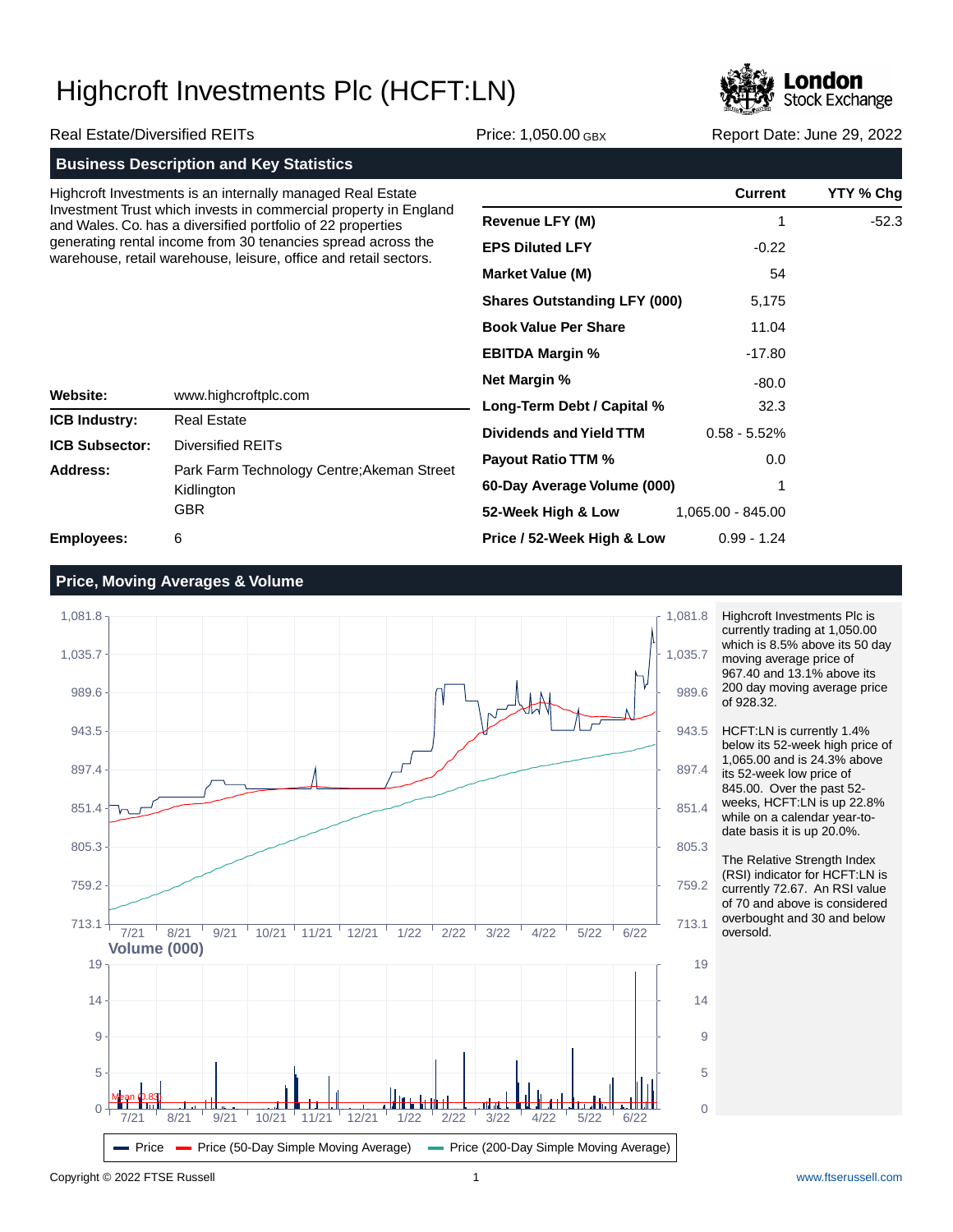

### Real Estate/Diversified REITs **Price: 1,050.00 GBX** Report Date: June 29, 2022

**Price Performance, Technical Indicators & Risk Metrics**

| <b>Price Performance</b> | % Change | <b>Difference</b><br><b>vs FTSE 350</b> | <b>Technical Indicators</b>          |        |
|--------------------------|----------|-----------------------------------------|--------------------------------------|--------|
| 1-Day $%$                | 0.00     | 0.37                                    | 50-Day Average Price                 | 967.40 |
| 1-Week %                 | 5.53     |                                         | 2.74 Price / 50-Day Average          | 1.09   |
| 4-Week %                 | 9.66     | 14.00                                   | 200-Day Average Price                | 928.32 |
| 52-Week %                | 22.81    | 23.57                                   | Price / 200-Day Average              | 1.13   |
| Quarter-to-Date %        | 7.69     | 11.56                                   | <b>RSI - Relative Strength Index</b> | 72.67  |
| Year-to-Date %           | 20.00    | 24.13                                   | <b>Risk Metrics</b>                  |        |
| Last Month %             | 1.32     | 0.83                                    | <b>Price Volatility</b>              | 36.11  |
| <b>Last Quarter %</b>    | 11.43    | 11.70                                   | <b>Sharpe Ratio</b>                  | 0.04   |
| Last Calendar Year %     | 21.53    | 7.17                                    | <b>Sortino Ratio</b>                 | 0.06   |

## **5-Year Price Performance vs. FTSE 350**





**FTSE 350 Index Current: 0.99 CAGR: -0.1%**

Over the past five years, Highcroft Investments Plc's stock price is up 13.2% which is 13.7% above the FTSE 350 Index performance of -0.5% over the same period. Highcroft Investments Plc's cumulative annualized growth rate (CAGR) over the five year period has been 2.5% while that of the FTSE 350 Index has been -0.1%.

Over the past year, Highcroft Investments Plc's stock price performance of 22.8% has outperformed that of the FTSE 350 Index by 23.6%. On a year-to-date basis, Highcroft Investments Plc's stock price performance of 20.0% has outperformed the FTSE 350 Index by 24.1%.

Over the past week, Highcroft Investments Plc's stock price performance of 5.5% has outperformed that of the FTSE 350 Index by 2.7%.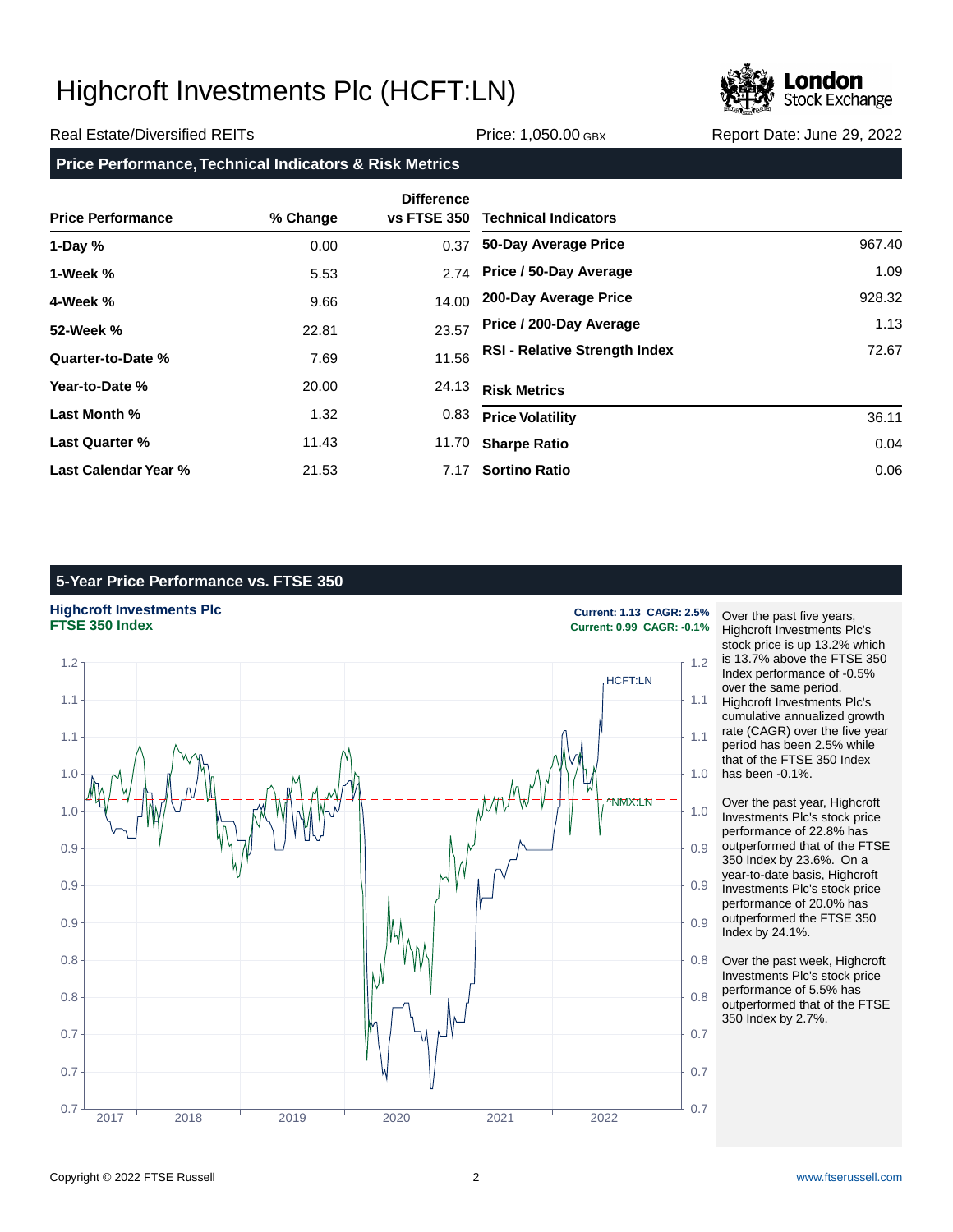

Real Estate/Diversified REITs **Price: 1,050.00 GBX** Report Date: June 29, 2022

|  |  | <b>Growth and Profitability Metrics</b> |  |
|--|--|-----------------------------------------|--|
|--|--|-----------------------------------------|--|

| <b>Historical Growth</b>      | 3-Year   | 5-Year   |          | 10-Year Profitability     | <b>Current</b> | 5-Year<br>Average | 10-Year<br>Average |
|-------------------------------|----------|----------|----------|---------------------------|----------------|-------------------|--------------------|
| Revenues %                    | $-44.3$  | $-29.8$  |          | $-10.8$ Gross Margin %    | 56.8           | 90.7              | 93.9               |
| Revenues Per Share %          | $-44.3$  | $-29.8$  | -10.8    | <b>EBITDA Margin %</b>    | $-17.8$        | 67.3              | 79.7               |
| <b>EBITDA %</b>               | $-100.0$ | $-100.0$ | -100.0   | <b>Pre-Tax Margin %</b>   | $-80.0$        | 45.7              | 68.7               |
| <b>EPS Diluted %</b>          | $-100.0$ | $-100.0$ | $-100.0$ | <b>Net Margin %</b>       | $-80.0$        | 46.6              | 69.6               |
| <b>Free Cash Flow %</b>       | $-33.3$  |          |          | <b>Return on Equity %</b> | $-1.9$         | 5.8               | 9.4                |
| <b>Cash from Operations %</b> | $-3.4$   | 5.0      |          | 5.8 Return on Capital %   | $-1.4$         | 4.5               | 8.2                |
| <b>Book Value %</b>           | $-1.7$   | 1.5      |          | 4.4 Return on Assets %    | $-1.3$         | 4.3               | 8.0                |



 $-88.1$   $-88.1$   $-88.1$   $-88.1$   $-88.1$   $-88.1$ 

2017 2018 2019 2020 2021 2022

 $-2.6$   $-2.6$   $-2.6$   $-2.6$   $-2.6$   $-2.6$   $-2.6$   $-2.6$   $-2.6$   $-2.6$   $-2.6$   $-2.6$   $-2.6$   $-2.6$ 

2017 2018 2019 2020 2021 2022

2.5  $\sim$  2.5

7.7  $\frac{1}{2}$  7.7  $\frac{1}{2}$  7.7  $\frac{1}{2}$  7.7  $\frac{1}{2}$  7.7  $\frac{1}{2}$  7.7  $\frac{1}{2}$  7.7  $\frac{1}{2}$  7.7  $\frac{1}{2}$  7.7  $\frac{1}{2}$  7.7  $\frac{1}{2}$  7.7  $\frac{1}{2}$  7.7  $\frac{1}{2}$  7.7  $\frac{1}{2}$  7.7  $\frac{1}{2}$  7.7  $\frac{1}{2}$  7.7  $\frac{1}{2$ 

 $12.8<sub>1</sub>$  (12.8

annualized growth of -44.3% over the past 3 years. Highcroft Investments Plc's

cumulative annualized EPS growth rate over the charted period is -0.1%. This compares to cumulatative annualized growth of -100.0% over the past 3 years.

Highcroft Investments Plc's net profit margin of -80.0% is 124.3% below the period's mean net margin of 44.2%. During the charted period, the observed net profit margin high and low were 82.5% and -80.0% respectively.

Highcroft Investments Plc's return on equity of -1.9% is 7.3% below the period's mean return on equity of 5.4%. During the charted period, the observed ROE high and low were 12.1% and -1.9% respectively.

Mean (5.44)

**Return on Equity %**

Current: -1.90 Median: 5.70 High: 12.10 Low: -1.90 CAGR: -0.6%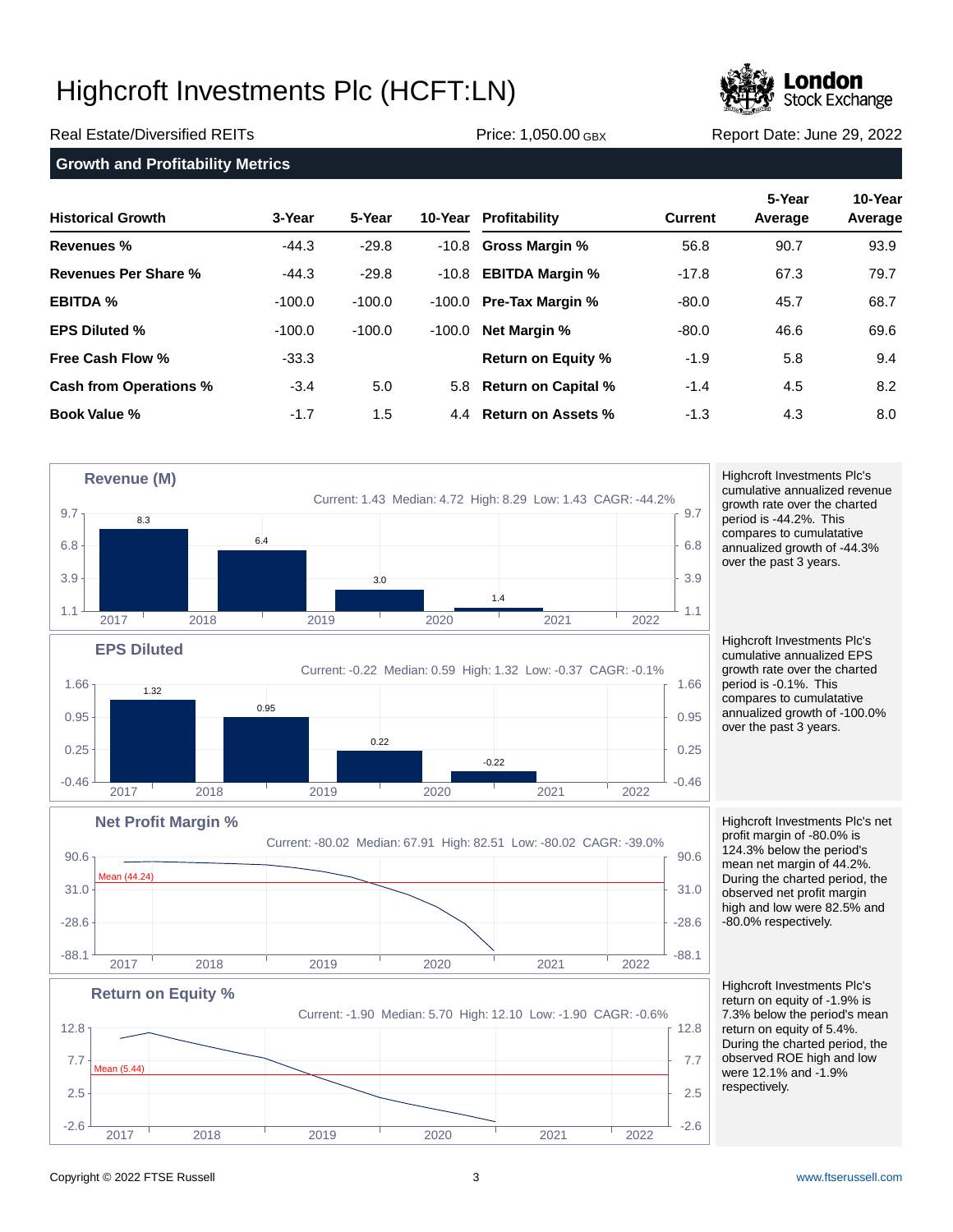

| <b>Real Estate/Diversified REITs</b> |                |                         |                   | Price: 1,050.00 GBX              | Report Date: June 29, 2022 |                         |                          |
|--------------------------------------|----------------|-------------------------|-------------------|----------------------------------|----------------------------|-------------------------|--------------------------|
| <b>Valuation Metrics</b>             |                |                         |                   |                                  |                            |                         |                          |
|                                      | <b>Current</b> | 5-Year<br><b>Median</b> | 10-Year<br>Median |                                  | <b>Current</b>             | 5-Year<br><b>Median</b> | 10-Year<br><b>Median</b> |
| Price / EPS TTM                      | 99.9           | 27.1                    | 8.7               | <b>Earnings Yield %</b>          | $-2.69$                    | 8.33                    | 11.79                    |
| Price / Sales                        | 37.8           | 12.5                    |                   | 7.4 Free Cash Flow Yield %       | 0.00                       | 0.00                    | 0.00                     |
| <b>Price / Operating Cash Flow</b>   |                |                         |                   | Dividend Yield %                 | 5.52                       | 5.79                    | 4.75                     |
| <b>Price / Book Value</b>            | 1.0            | 0.8                     | 0.8               | <b>Enterprise Value / EBITDA</b> | 50.0                       | 26.0                    | 9.7                      |



Highcroft Investments Plc is trading at 99.90 times its EPS generated during the latest fiscal year. This multiple is above the historically observed median of 30.94, while high and low observations have been 99.90 and 6.84.

Highcroft Investments Plc is trading at a Price to Sales ratio of 37.84 based on sales generated during the latest fiscal year. This ratio is above the historically observed median ratio of 12.55, while high and low observations have been 37.84 and 5.64.

Highcroft Investments Plc is trading at a Price to Book ratio of 0.95 based on book value at the latest fiscal year end. This ratio is above the historically observed median of 0.78, while high and low observations have been 0.95 and 0.53.

Highcroft Investments Plc has a Free Cash Flow Yield of 0.00% based on free cash flow generated during the latest fiscal year. This value is equal to the historically observed Free Cash Flow Yield of 0.00%, while high and low observations have been 0.00 and 0.00.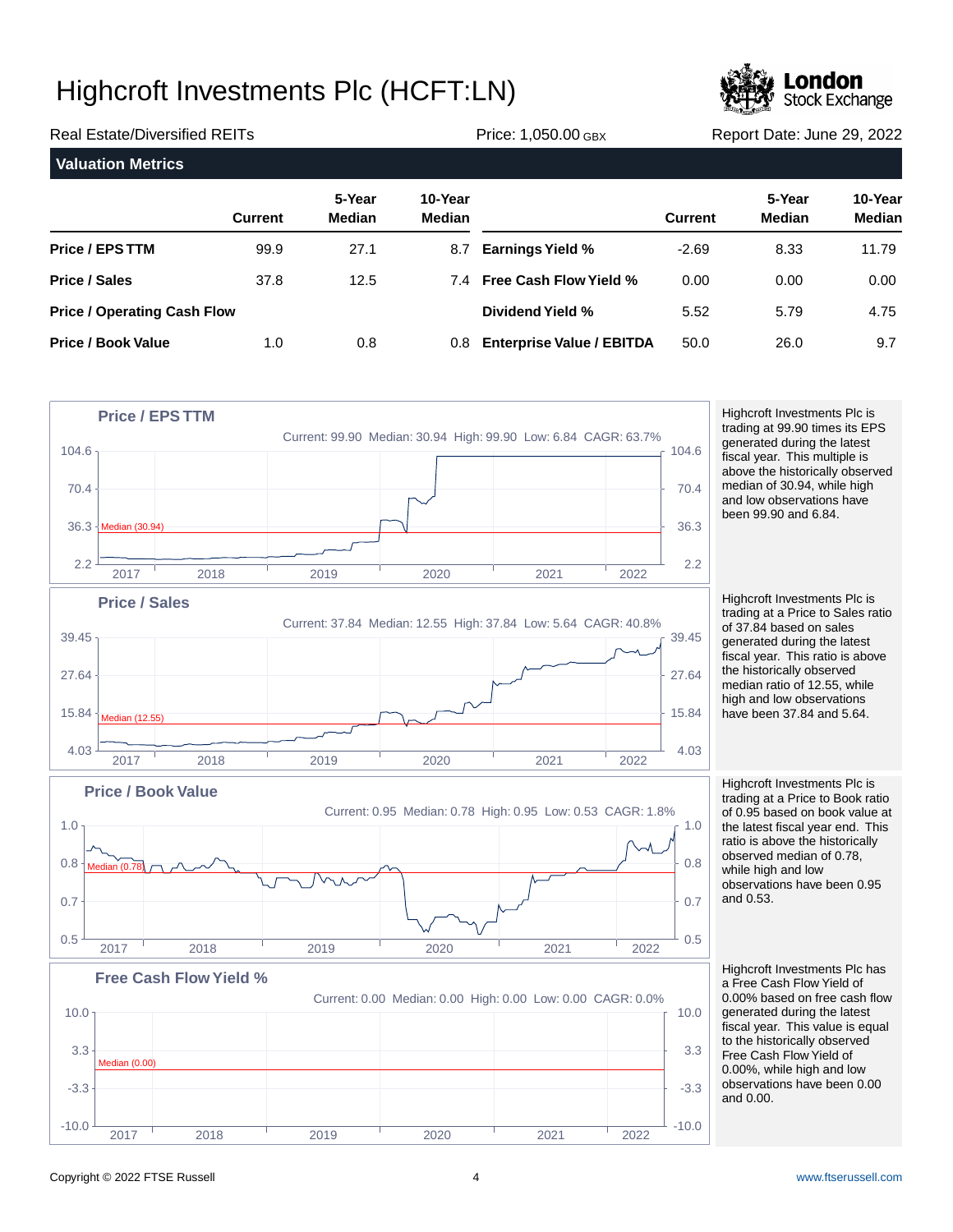

### Real Estate/Diversified REITs **Price: 1,050.00 GBX** Report Date: June 29, 2022

**Dividends Data Dividends Per Share TTM** 0.58 **Payout Ratio TTM %** 0.00% **Dividend Yield TTM %** 5.52% **Rate Ex Date Record Date Payment Date Currency Note** 0.220 16-09-2021 17-09-2021 15-10-2021 GBP INTERIM PID 0.300 22-04-2021 23-04-2021 27-05-2021 GBP FINAL 100% PID 0.060 22-04-2021 23-04-2021 27-05-2021 GBP SPECIAL 100% PID 0.210 22-10-2020 23-10-2020 06-11-2020 GBP INTERIM 100% PID 0.270 14-05-2020 15-05-2020 19-06-2020 GBP FINAL 100% PID 0.210 12-09-2019 13-09-2019 11-10-2019 GBP INTERIM 100% PID 0.338 02-05-2019 03-05-2019 31-05-2019 GBP FINAL 100% PID 0.188 13-09-2018 14-09-2018 12-10-2018 GBP INTERIM 100% PID 0.300 03-05-2018 04-05-2018 01-06-2018 GBP FINAL 100% PID 0.163 14-09-2017 15-09-2017 13-10-2017 GBP INTERIM 100% PID 0.260 04-05-2017 05-05-2017 02-06-2017 GBP FINAL 100% PID 0.150 15-09-2016 16-09-2016 14-10-2016 GBP INTERIM 100% PID

## **Dividend Growth and Yield**



Highcroft Investments Plc's trailing 12-month dividend per share is 0.58 and its dividend has grown at a cumulative annualized rate of 7.4% over the charted period. This compares to dividend growth of 20.80% over the past year and cumulative annualized growth of 6.00% over the past 3 years.



Highcroft Investments Plc's current dividend yield is 5.52% based on trailing 12 month dividends. The current yield is below the historically observed median of 5.79% and, over the charted time period, the observed high yield has been 9.03% and the observed low yield has been 3.94%.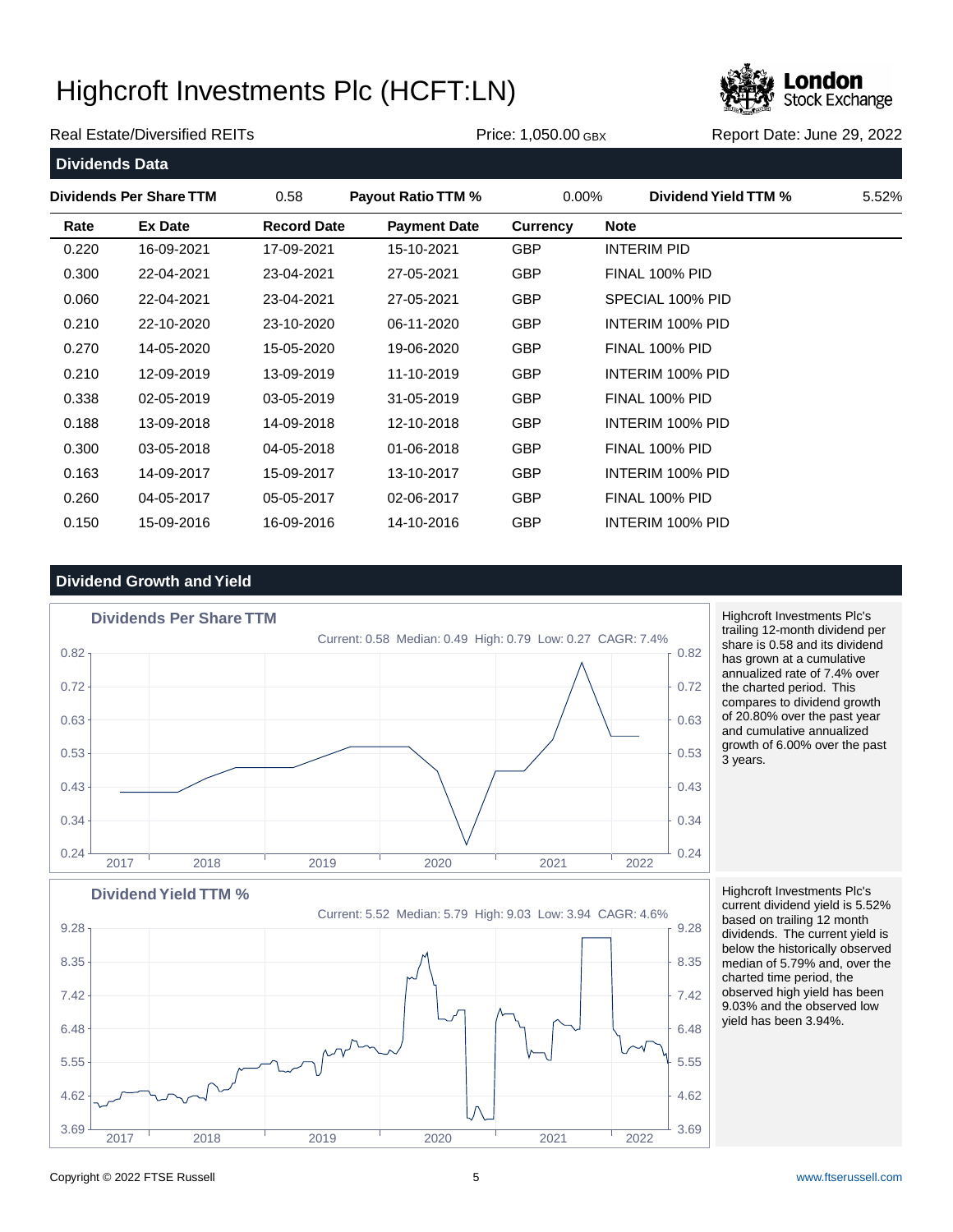

30.6

44.1

41.7 35.8 31.3

30.6

44.1

### Real Estate/Diversified REITs **Price: 1,050.00 GBX** Report Date: June 29, 2022

### **ICB Subsector Peer Comparisons**





395.0

727.7

**Highcroft Investments Plc** Shaftesbury PLC Secure Income REIT PLC UK Commercial Property REIT Ltd F&C Commercial Property Trust Ltd Land Securities Group Plc Peer Group Average Capital & Counties Properties PLC LXI REIT PLC - 19.1 Picton Property Income Ltd -14.8 LondonMetric Property PLC - 8.6



 $-10.2$ 

3.4



## **Price / EPS TTM Price / Book Value**



## **EPS 5-Year Growth Rate % Revenue 5-Year Growth Rate %**



## 1,060.4

Copyright © 2022 FTSE Russell 6 [www.ftserussell.com](http://www.ftserussell.com)

14.0

 $14.0$ 

1.4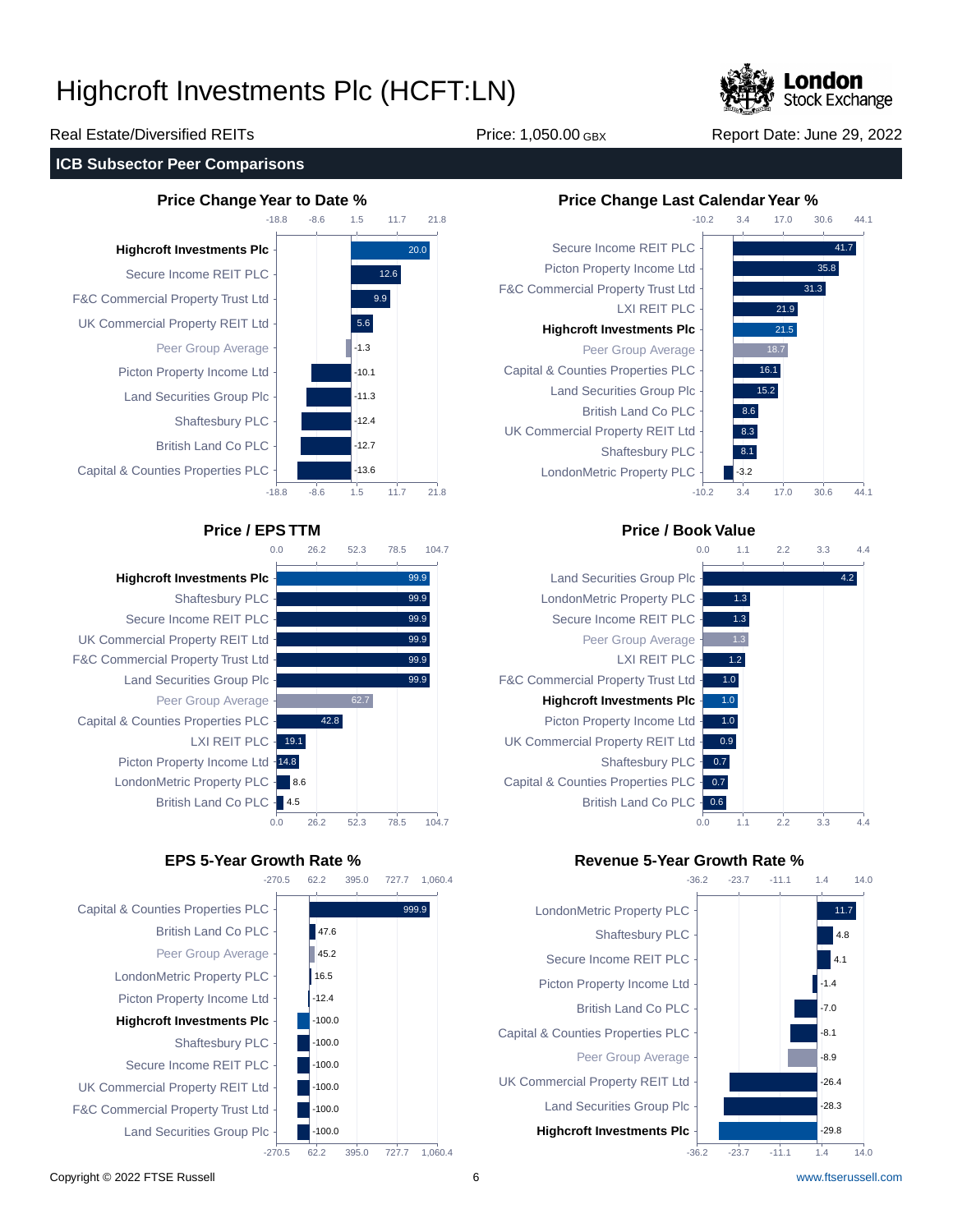

### Real Estate/Diversified REITs **Price: 1,050.00 GBX** Report Date: June 29, 2022

| <b>Abbreviations:</b> |                                                                 |  |  |  |  |  |
|-----------------------|-----------------------------------------------------------------|--|--|--|--|--|
| <b>CAGR</b>           | - Cumulative annual growth rate.                                |  |  |  |  |  |
| <b>EBIT</b>           | - Earnings before interest and taxes.                           |  |  |  |  |  |
| <b>EBITDA</b>         | - Earnings before interest, taxes, depreciation & amortization. |  |  |  |  |  |
| <b>LFY</b>            | - Last fiscal year                                              |  |  |  |  |  |
| М                     | - Million                                                       |  |  |  |  |  |

**LON** - London Stock Exchange

### **Definitions:**

**Market Value** - Weekly Price times latest Shares Outstanding times any applicable ADR factor.

**Revenue** - Sum of the last four quarters of Revenues.

**Revenue Per Share** - Sum of the last four quarters of Total Revenue divided by Weighted Average Shares Outstanding.

**Operating EPS LFY** - EPS excluding non-recurring, non-operating items, fiscal year aligned TTM value.

60-Day Average Volume (000) - The average of the last 60 daily volume values in thousands of shares.

**Price 52-Week High** - The high closing price from the last 52 weeks of daily closing prices.

**Price 52-Week Low** - The low closing price from the last 52 weeks of daily closing prices.

**Price / 52-Week High** - Latest price divided by the high price from the past 52 weeks of daily closing prices.

**Price / 52-Week Low** - Latest price divided by the low price from the past 52 weeks of daily closing prices.

**50-Day Average Price** - Mean of last 50 daily closing prices.

**200-Day Average Price** - Mean of last 200 daily closing prices.

Price / 50-Day Average Price - Latest closing price divided by mean of last 50 daily closing prices, as a percentage.

**Price / 200-Day Average Price** - Latest closing price divided by mean of last 200 daily closing prices, as a percentage.

Relative Strength Index - Relative Strength Index or RSI measures the magnitude of gains over a given time period against the magnitude of losses over that period. The equation is RSI = 100 - 100 / (1 + RS) where RS = (total gains / n) / (total losses / n) and n = number of RSI periods. In this item, 14 days is used and one year of daily prices are considered. A value of 30 or below may imply oversold and 70 or above may imply overbought.

**Price Volatility** - The standard deviation of the last 20 days of daily closing prices.

Sharpe Ratio - The 5 year average of the excess monthly return over the risk - free rate(1 - month T - bill) over the 5 year standard deviation of the same series.

**Sortino Ratio** - The same calculation as the Sharpe Ratio but with positive excess returns set to zero for the standard deviation denominator, so only negative volatility weighs in.

**Dividends Per Share TTM** - Sum of the last four quarters of Dividends Per Share.

Payout Ratio - Dividends Per Share TTM divided by Operating EPS TTM.

**Dividend Yield TTM %** - Sum of the last four quarter of Dividends Per Share divided by Weekly Price.

**EBITDA** - Sum of the last four quarters of EBITDA (Operating Income + Depreciation & Amortization).

**Free Cash Flow** - Sum of the last four quarters Net Cash from Operations minus Capital Expenditures (Purchase of Property, Plant & Equipment), from the Cash Flow Statement.

**Book Value Per Share** - Total Common Equity last quarter divided by Shares Outstanding last quarter.

**Gross Margin %** - Sum of the last four quarters Gross Profit divided by the sum of the last four quarters Revenues.

**EBITDA Margin %** - Sum of the last four quarters EBITDA divided by the sum of the last four quarters Revenues.

**Pre-Tax Margin %** - Sum of the last four quarters of Earnings Before Taxes divided by sum of the last four quarters Revenues.

**Net Profit Margin %** - Sum of the last four quarters of Operating EPS divided by sum of the last four quarters Revenues Per Share.

**Return on Equity %** - Sum of the last four quarters of Operating EPS divided by the average of the last four quarters Book Value.

**Return on Capital %** - Sum of the last four quarters of Operating EPS divided by the average of the last four quarters Total Capital Per Share.

**Return on Assets %** - Sum of the last four quarters of Operating EPS divided by the average of the last four quarters Total Assets Per Share.

**Price / EPS TTM** - Weekly Price divided by the sum of the last four quarters of Operating EPS (capped at 99.9).

**Price / Sales** - Weekly Price divided by Revenues Per Share TTM.

**Price / Book Value** - Weekly Price divided by Book Value Per Share last quarter. Book Value Per Share is Total Common Equity last quarter divided by Shares Outstanding last quarter (capped at 49.9).

**Free Cash Flow Yield %** - Free Cash Flow Per Share TTM divided by Weekly Price.

Enterprise Value - Market Value plus Total Debt last year plus Preferred Equity last year minus Cash & Cash Equivalents last year.

**Enterprise Value / Sales** - Enterprise Value divided by the sum of the last four quarters of Revenue.

**Enterprise Value / EBITDA** - Enterprise Value divided by EBITDA TTM.

**Enterprise Value / EBIT** - Enterprise Value divided by trailing four quarters of Operating Income.

Enterprise Value / Free Cash Flow- Enterprise Value divided by the sum of the last four quarters of Free Cash Flow.

**Russell 1000 Index** - The largest 1,000 stocks by market cap, the index comprehensively covers the US large cap universe.

EPS 5-Year Growth Rate % is capped at 999.9%.

Revenue 5-Year Growth Rate % is capped at 999.9%.